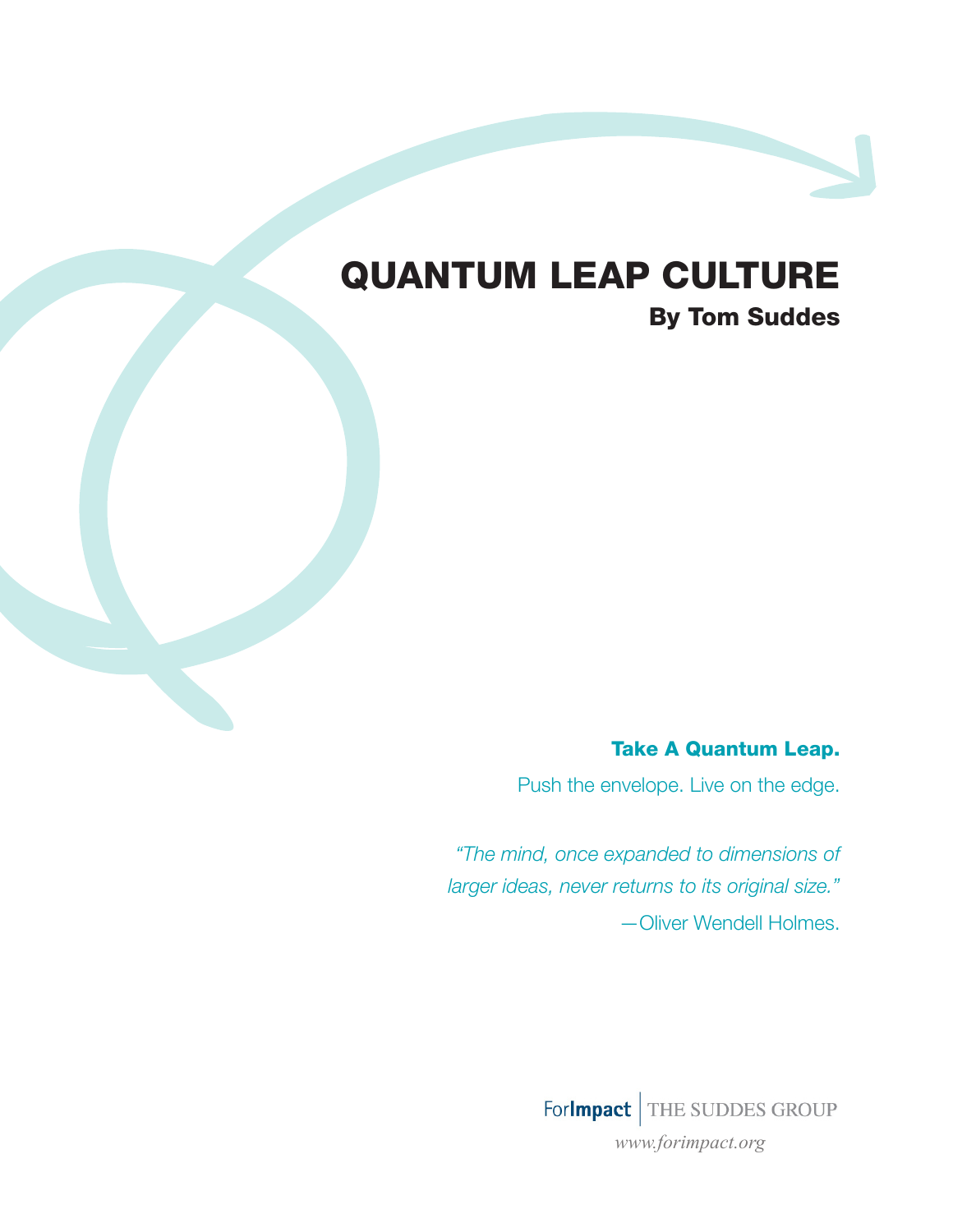# Three Great books on Quantum Leaps... ...to help you LEAP!!!

- 1) *Quantum Leap Thinking* by James J. Mapes.
- 2) *You 2: A High Velocity Formula for Multiplying Your Personal Effectiveness in Quantum Leaps* by Price Pritchett.
- 3) *Taking the QUANTUM LEAP: The New Physics for Nonscientists*  by Fred Wolf.

### QUANTUM PHYSICS is described as the

*"most powerful science ever conceived by human beings."*

### A QUANTUM LEAP is the

*"explosive jump that a particle of matter undergoes in moving from one place to another."*

# QUANTUM LEAPS are about

#### *'exponential jumps' in your impact and your income.*

(NOT about kaizen, tweaking, OR 3% to 5% growth tied to the adjusted cost of living or tuition increases!)

# QUANTUM LEAPS are like taking any BIG JUMP.

*You don't focus on the 'middle' of the jump … but where you want to land!!!*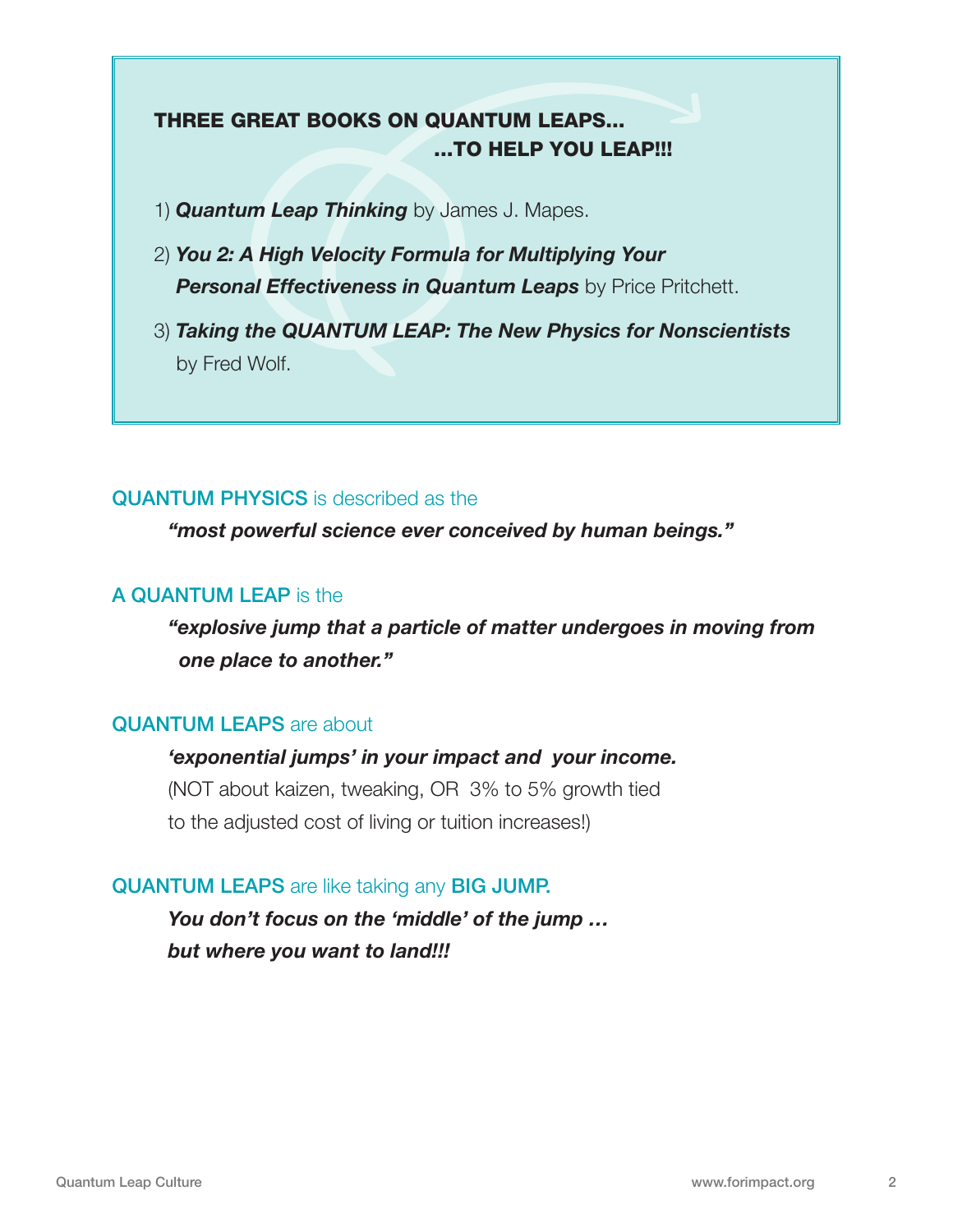#### QUANTUM LEAPS are NOT about 'trying harder!'

*Trying harder produces only INCREMENTAL GAINS not*  **Quantum Leaps.** (Physicists studying Quantum Mechanics note that particles make these 'jumps' without apparent effort and without covering all the bases between the starting and ending point!)

#### **QUANTUM LEAPS** never happen by doing the same thing you're doing now.

Price Pritchett says, *"Be ruthless about trying something different. Conventional growth comes because we think along conventional lines."*

QUANTUM LEAP means violating the BOUNDARY of the 'PROBLEM.'

*This means giving yourself permission to dream and to risk.* 

### QUANTUM LEAPS come when you seek the elegant solutions.

*Look for an approach characterized by SIMPLICITY, PRECISION*  **and NEATNESS.** (NOT as COMPLEX or TIME-CONSUMING as your PRESENT STRUGGLE).

# QUANTUM LEAPS allow you to do MORE with LESS!

Less resources. Less people. Less money. The paradox: *This creates MORE resources, MORE people and MORE money.*

# QUANTUM LEAPS are NOT about the 'how to'.

Skip the 'detail'. The answers will come to you. *When they do, you'll probably find them to be simple, streamlined solutions.*

# QUANTUM LEAPS are tied to BHAGs.

Price Pritchett reinforces Jim Collin's thoughts on Big Hairy Audacious Goals. They're not Big Hairy Audacious Goals if you're GUARANTEED that you can reach them! Pritchett says that *if you have the ANSWERS and STRUCTURES and CERTAINTY UP FRONT... It's NOT a QUANTUM LEAP!*